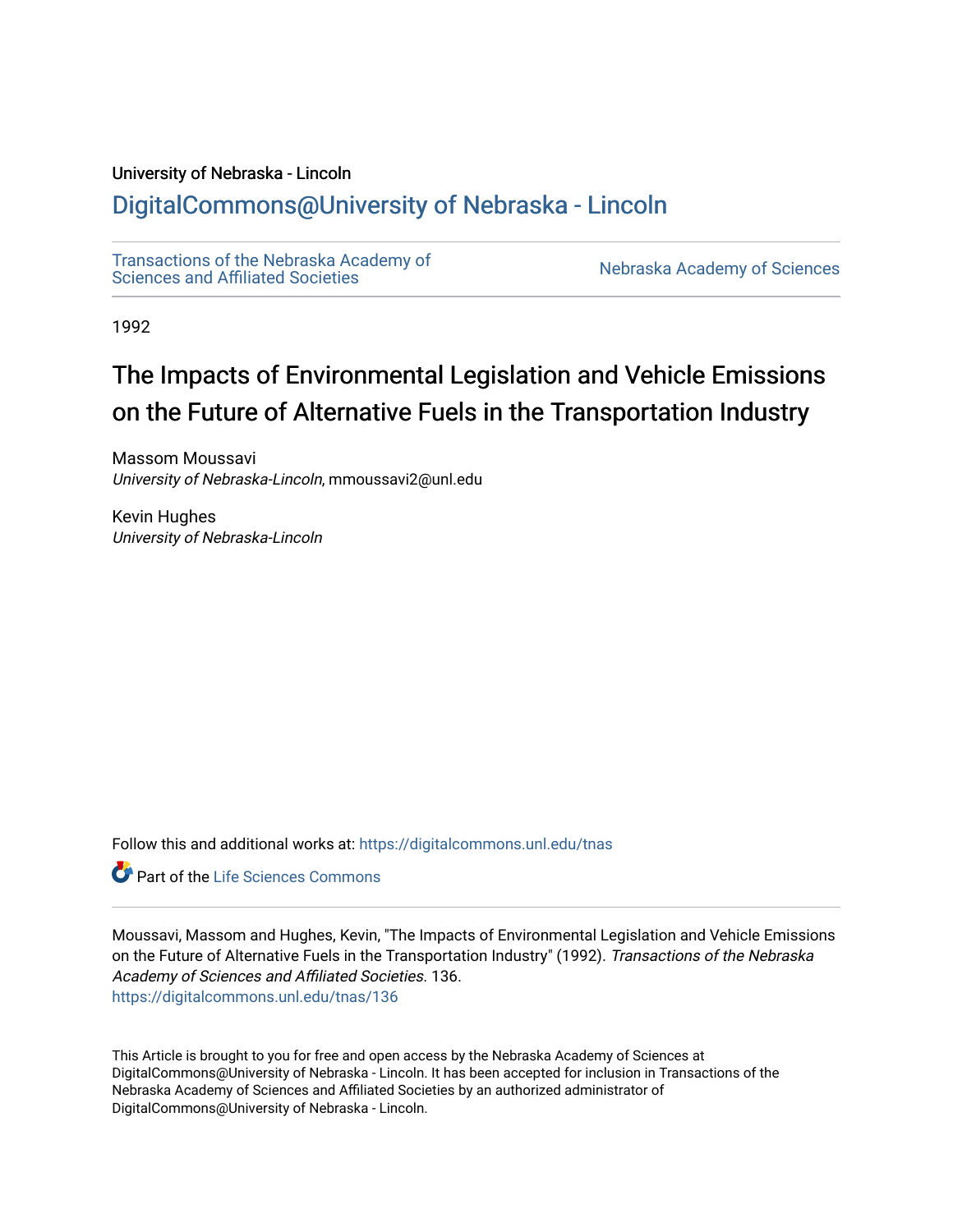#### **THE IMPACTS OF ENVIRONMENTAL LEGISLATION**

# **AND VEHICLE EMISSIONS ON THE FUTURE OF ALTERNATIVE FUELS**

# **IN THE TRANSPORTATION INDUSTRY**

#### **Massom Moussavi** and **Kevin Hughes**

Department of Civil Engineering University of Nebraska-Lincoln Omaha, Nebraska 68182-0178

# *ABSTRACT*

This paper addresses the impacts of environmental legislation and vehicle emissions on the future of alternative fuels such as methanol, compressed natural gas, propane, electricity, hydrogen, and reformulated gasoline in the transportation industry, and it discusses the advantages and disadvantages of each type of fuel in terms of fuel efficiency, fuel cost, environmental impacts, and vehicle performance.

t t t

New environmental legislation and the willingness to cut dependence on foreign oil are driving science and industry to develop alternative fuel vehicles for the future. Alternative fuels are non-fossil fuels that can replace gasoline and diesel fuels in vehicles and include methanol, ethanol, hydrogen, natural gas, propane, and electricity. Each has some advantages over gasoline, mainly because they burn cleaner and thus are less harmful to the environment. Unfortunately, each of these alternatives also has drawbacks in either cost, performance, lack of existing technology, or safety. In this paper the impacts of environmental legislation and vehicle emissions on the future of alternative fuels are addressed, and the advantages and disadvantages of each type of fuel are discussed.

#### **ENVIRONMENTAL LEGISLATION**

Although reducing dependence on foreign oil is a goal set by government since the first oil crunch of the 1970s, the real force behind alternative fuel programs is the 1990 Clean Air Act and other environmental legislation. The 1990 Clean Air Act mandates that gasoline be reformulated and sold in the nine cities with the worst ozone levels by 1995. It also requires that by 1998 large fleet operators begin using clean fuels such as compressed natural gas. California, which

has the world's strictest emission standards, is requiring all auto makers which do business within the state to offer electric vehicles for sale by 1998 (Cook, 1991). With one tenth of national new car sales taking place in California, car makers are hard at work to develop practical electric vehicles. As the states and the federal government keep lowering exhaust standards, which will likely be the case, the more industry will turn to alternative fuels to keep within vehicle emission standards.

#### **MOTOR VEHICLE EMISSIONS**

Motor vehicles are a leading cause of air pollution in United States. Major vehicle emissions include carbon monoxide  $(CO)$ , carbon dioxide  $(CO<sub>2</sub>)$ , nitrogen oxides  $NO_x$ ), and volatile organic compounds or VOCs. About 66% of carbon monoxide along with 43% of the nitrogen oxides and one third of the hydrocarbons produced nationally originate from motor vehicles (Cannon, 1989). All of these emissions contribute to health and environmental problems. Carbon monoxide displaces oxygen in the blood stream and in large doses can affect health and even cause death. Carbon dioxide has been implicated as a gas which plays a major role in global warming, commonly referred to as the greenhouse effect (Bleviss and Walzer, 1990). Nitrogen oxides and VOCs in the presence of sunlight form ground level ozone  $(O_3)$ , a lung irritant.

On a planetary scale, carbon dioxide is thought to contribute to the controversial greenhouse effect, which is created by gases in the atmosphere which trap thermal radiation given off by the earth and thus heat the atmosphere. This is a natural effect which makes the planet habitable by humans. The earth's natural gases which create this effect are composed of water vapor, clouds, and carbon dioxide. Without this natural effect, the earth may be perhaps 60 degrees Fahrenheit cooler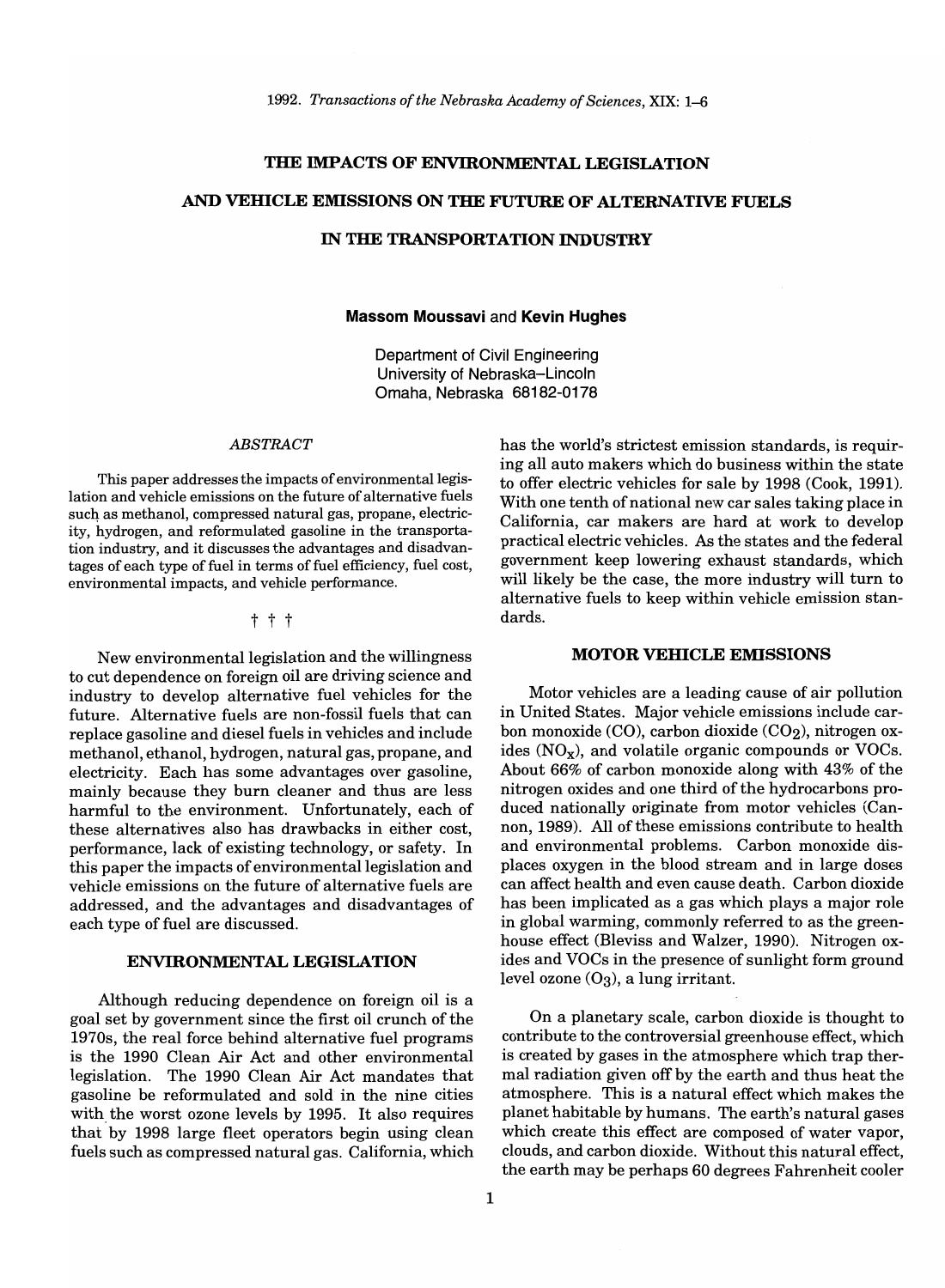than present (U. S. Congress, Office of Technology Assesment, 1990). With vehicles emitting large quantities of carbon dioxide, scientists are concerned with the possibility that the effect is being intensified and that global temperatures are rising.

On a regional scale, vehicle emissions produce ozone, a lung irritant. Ground level ozone, commonly referred to as smog, should not be confused with the Earth's upper ozone layer which has been publicized as being depleted for years. Ozone is produced from VOCs and nitrogen oxides when they react in the presence of sunlight. This explains why ozone levels are the worst in the summer months and also why ozone levels are typically higher in warmer climates. Currently, Los Angeles (which has become almost synonymous with smog) is the nation's biggest violator of the Environmental Protection Agency's public health standard for smog. Eighty to one hundred other American cities also do not conform to the Environmental Protection Agency's standards. The standard is violated whenever an air sample has an average ozone content over 0.12 parts per million in a given hour (Cannon, 1989).

The key to reducing ozone is to reduce its reactants. VOCs are produced from engine exhaust as well as industrial chemical and solvent evaporation. Nitrogen oxides are products of fossil fuel combustion. Traditionally, VOCs have been targeted for reduction because the technology was thought to be cheaper and easier. Now ozone component reduction is implemented on a city-by-city basis. Typically, the limiting component of ozone is targeted for reduction in cities with ozone problems. For example, if all of the VOCs in a city's air sample were reacting with only some of the nitrogen oxides, then the VOCs are the limiting components of ozone production and should be targeted for reduction. A reduction in nitrogen oxides in this scenario will have no impact on ozone levels until the nitrogen oxides become the limiting components of ozone production.

The alternative fuels such as methanol, ethanol, compressed natural gas, propane, electricity, hydrogen, and reformulated gasoline are believed to be less pollutant than gasoline and diesel fuels. However, each fuel has its advantages and disadvantages in terms of efficiency, cost, vehicle performance, and environmental impacts. These advantages and disadvantages are discussed in the following sections of the paper.

#### **ALTERNATIVE FUELS**

#### **Methanol**

Methanol can be easily produced from abundant coal and natural gas reserves in United States. The combustion of methanol releases far fewer pollutants

than gasoline, although there seems to be some pollutants released during methanol production. Critics of methanol argue that the conversion from natural gas to methanol releases as much carbon dioxide as gasoline does during combustion, and that the coal to methanol conversion process releases twice as much carbon dioxide (Cannon, 1989). The beneficial emission reductions for methanol will come in the form of reactive hydrocarbons and carbon monoxide.

The technology for methanol-powered vehicles is available and advanced. The first widely-used methanol fuel will most likely be a mixture of 85% methanol and 15% gasoline, a fuel referred to as M85. Pure methanol has cold starting problems which is why 15% gasoline is added to the fuel to make it more volatile and to ease starting. M85 has an octane rating of 100 compared to 87-92 for gasoline. The higher octane rating means it will be able to burn more smoothly at higher engine compression ratios than that of gasoline engines and won't cause "pinging" or "knocking." The higher engine compression ratio allows a more fuel efficient engine design which can optimize the energy value of the fuel. This fact is evident in Indianapolis 500 race cars which have been running on pure methanol for years because of its high octane rating of 110. Methanol also has a faster flame speed than does gasoline. This will speed burning in the cylinders and will make the engine more efficient. Also, with a high heat of evaporation, methanol will let the engine dissipate heat faster. Due to high heat dissipation, a conventional water cooling radiator can be replaced by an air cooling radiator to save weight and increase mileage.

M85 has only about half of the energy content of gasoline at 65,000 Btu compared to 116,000 Btu for gasoline (Ross, 1990). With only half the energy content, a methanol powered car needs twice the volume of methanol to cover the same distance as gasoline. Since the densities of the two fuels are comparable, the extra fuel weight and volume requirements for methanol vehicles will relate to greater drag and decreased passenger room compared to gasoline vehicles.

Car makers are well along on producing methanol vehicles. Chevrolet will offer a methanol-powered Lumina in the 1992 model year, while Ford is still developing methanol versions of its Escort, Taurus, and Crown Victoria. Chrysler and foreign manufacturers are also in advanced stages of methanol vehicle development (Moffat, 1991). The first methanol cars will run on a variety of mixes of gasoline and methanol, from pure gasoline to M85. This will allow the initial supply of methanol to be less than demand, which will ease capital investment in a distribution network. These flexible fuel cars will use a computer which adjusts fuel injection and spark timing to optimize engine perfor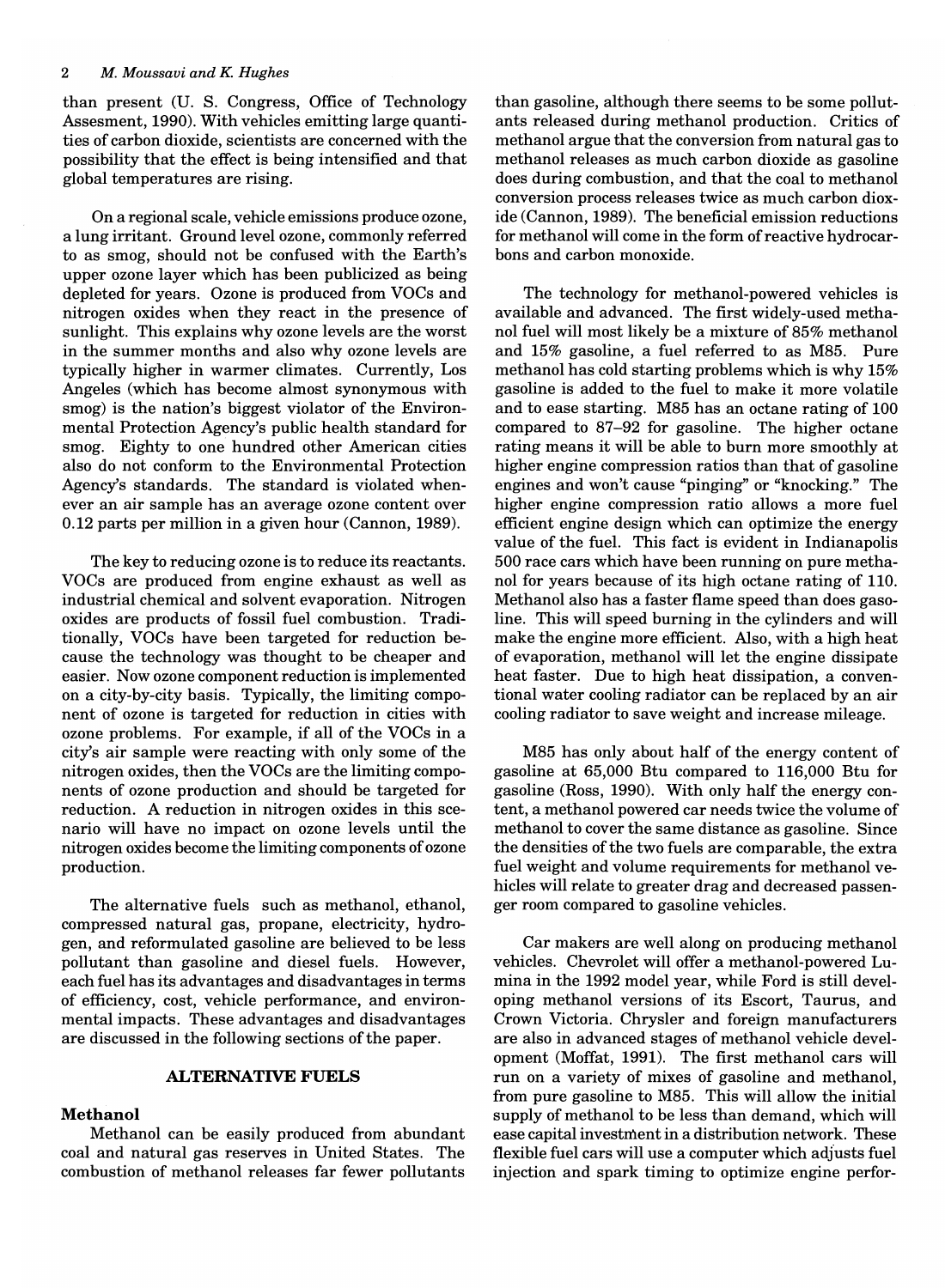mance. The flexible fuel system will keep the cars from being hampered by limited range due to a scarce fuel supply. However, as soon as there is a sufficient distribution network in place, new cars would be dedicated to operate on M85 only, to keep gasoline combustion to a minimum. During the initial transition to methanol vehicles, the price of methanol fuel may present a problem.

The California Energy Commission has forecasted that M85 would cost \$1.44 for the energy equivalent of a gallon of gasoline in 1993-1994, the time that methanol cars will be in production (Ross, 1990). That estimate is 23 cents higher than the forecasted price of premium gasoline, though the difference in prices will be only pennies by the year 2000 when methanol is in bulk production. During this initial variable fuel phase, the price of methanol will almost certainly need to be subsidized so consumers won't consistently fill up with cheaper gasoline. That will most likely leave the government to pick up the tab. This subsidy is not as bad as it looks, considering ethanol has been subsidized at 60 to 80 cents per gallon for years (Fumento, 1990).

A final argument for methanol is increased vehicle performance for production cars. During performance tests by Ford, its Crown Victoria accelerated from 0 to 60 mph in 11 seconds, a half second improvement over gasoline models. Similarly, their Escort picked up one second off its time in the same test (Moffat, 1991). While in the U.S., it has not been demonstrated that people will pay more for lower vehicle emissions, they do pay more for performance, and on this note, methanol is ahead of the other alternative fuels.

#### Ethanol

Ethanol is a fuel produced from the fermentation of farm crops, typically corn and sugar cane. The environmental advantage results from the fact that the farm crop consumes as much carbon dioxide during photosynthetic growth as the ethanol releases during combustion. Corn supply is limited in the United States and probably could not provide for large-scale ethanol production. Because of its relative costs and advantages of other alternative fuels, ethanol will not likely become a widely used fuel in the future.

Since ethanol is in a familiar liquid fuel form, it requires little change in the distribution and retail network. Like methanol, ethanol has a high octane rating and can be manipulated to achieve higher engine efficiency. Also, an ethanol transition vehicle that can run on multiple blends of gasoline and ethanol is available to ease the fuel conversion process.

Ethanol has been used widely over the last ten

years in the U.S., where it is made from corn and is used as a 10% fuel additive to gasoline to make "gasohol." Brazil has also used ethanol made from sugarcane quite extensively and uses it in vehicles in pure form (E100). Pure ethanol, like M100, has cold starting problems and would need some gasoline added to ease starting in the colder climates of the United States. For ethanol to be used in the U.S. as a true alternative fuel however, it would need to be used in near pure form and that is not likely due to its high cost.

Currently, ethanol is being subsidized by the government at 60 cents per gallon. This subsidy in gasohol relates to 6 cents per gallon because of the 10% ethanol content. The subsidy is needed for ethanol to compete with gasoline. Ethanol costs about \$1.40 per gallon and has only 70% of the energy of gasoline (Fumento, 1990). Hidden costs are also associated with ethanol. Ethanol producers take advantage of government corn subsidies which cost consumers indirectly and taxpayers directly. Ethanol production from corn also creates competition between corn for fuel and corn for food, which drives up food prices. After considering these secondary costs, ethanol becomes one of the most expensive alternative fuels currently available.

In the future, ethanol may be produced from wood if technology can make costs acceptable. The result of ethanol derived from wood will provide significant greenhouse benefit and will eliminate the food vs. fuel problem and its associated costs.

#### Compressed natural gas

Approximately 30,000 vehicles in the U.S. and 700,000 vehicles worldwide are powered by compressed natural gas (CNG). Italy alone has 300,000 CNG vehicles and has been using it as an alternative fuel in vehicles since the 1930s.

According to the American Gas Association, 8 to10 million CNG vehicles can be powered by less than 6 percent of current U.S. natural gas consumption (Cook, 1991). This would not be the case if natural gas is converted to methanol and then burned in vehicles. Using natural gas directly in vehicles is much more energy efficient than converting it into methanol. Making methanol from natural gas results in a 40% loss of energy during the conversion process.

Other natural-gas benefits include a cheaper price at the pump and low vehicle maintenance costs. The volume of natural gas that is equivalent to the fuel value of a gallon of gasoline costs a mere 70 cents. Natural gas is also a much cleaner fuel than gasoline which lets crankcase oil last 50,000 miles and requires spark plugs to rarely need replacing (Cook, 1991).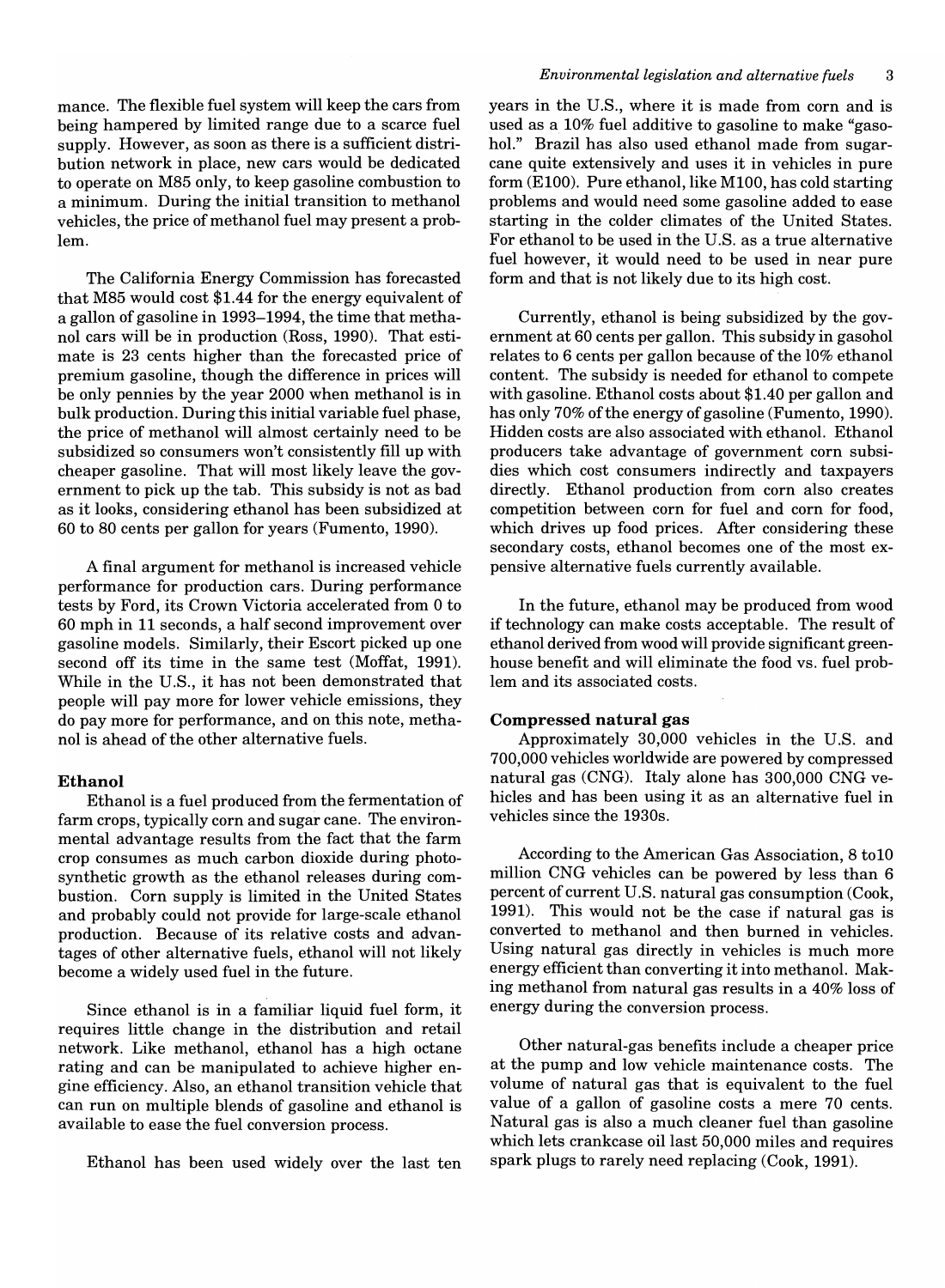#### *4 M. Moussaui and K Hughes*

Problems with natural gas stem from its low energy-to-volume relationship. The gas must be pressurized to 3000 psi in bulky cylinders, and still it will have only a fourth of the energy as the same amount of gasoline. This requires a natural gas tank four times the size of existing gasoline tanks, and would take up the entire trunk of a small vehicle.

Obtaining a natural gas vehicle does not require the purchase of a new car. CNG vehicles can be converted from gasoline engines with add-on kits ranging from 2 to 3 thousand dollars (Cook, 1991). A gasoline engine conversion can run on either natural gas or gasoline, but unlike the alcohol transition vehicles, they cannot run on a mixture of their two fuels. Production vehicles may or may not have the dual fuel systems. GMC started selling 1000 Sierra pickups in the spring of 1991 in Texas, Colorado, and California under cost-sharing agreements with local gas utilities. These pickups are dedicated to only natural gas and can't operate on gasoline. The Sierra has three aluminum gas tanks wrapped in fiberglass that run along the underside of the truck's frame. With each tank over five feet long, the pickup carries enough CNG to travel 150-200 miles.

CNG's biggest problem lies with its refueling procedure. The tanks must either be filled by slow or high rate pumps, and both have their drawbacks. The slow rate compressors take up to several hours to fill the tank, which restricts CNG use to either company fleet use, or requires consumers to install CNG compressors in their homes. Residential overnight compressing units cost \$2,000 and up currently and will take out the consumer savings of using the cheaper natural gas. Commercial fleet slow rate compressors are a little more practical for companies where many vehicles can be refueled by one large compressor.

High-rate compressors may pose a bigger problem. These compressors can be used in a filling station atmosphere with the filling time taking approximately twice the time it takes to fill up with gasoline. Their problems lie with their associated high costs. The Department of Energy forecasts that a station which serves 300 vehicles per day would cost an estimated \$320,000 without land and upgraded gas pipeline costs (Cook, 1991). With this high cost, high-rate filling stations would need to be subsidized by natural gas companies and consumers, and would likely take CNG's economical benefit away.

A final argument for CNG is the existing pipeline network through which natural gas is distributed through nationwide. Other fuels such as methanol and ethanol will need to be transported by truck, like gasoline. Because of the lower fuel value of methanol, twice as many trips will be taken during distribution than those presently using gasoline. The case will be similar to ethanol and these extra trips will increase fuel transportation costs and safety problems which can be avoided using natural gas.

#### **Liquified petroleum or propane gas (LPG)**

Nearly 4 million vehicles worldwide are fueled by LPG, performing various duties (Cannon, 1989). Propane is a colorless gas at atmospheric conditions that is easily stored under pressure as a liquid. It is originally odorless but is given its unpleasant smell during production for safety reasons. Approximately 270 gallons of propane vapor can be compressed into one gallon of liquid in a pressurized container.

About 70% of the world's propane supply is a byproduct of natural gas production while the remainder is made from crude oil refinement. Although a petroleum product, its emissions from combustion contain none of the olefins or aromatics that produce smog.

Unfortunately propane, like CNG, also has the disadvantage of needing heavy fuel tanks. Propane also has about 85% the energy value of gasoline but is much cheaper and has a lower fuel cost per mile (Fumento, 1990). One handicap propane has is running in very cold climates. Propane vaporizes at -44 degrees Fahrenheit, and if the ambient temperature falls below this, the propane won't vaporize and can't be burned.

Benefits of propane include a high octane rating of 104 which can be exploited to raise engine efficiency, and the cleanliness of the fuel which lets crankcase oil last 5-10 times longer than gasoline engines. Lower maintenance costs and reduced engine wear and tear are direct benefits of propane's clean characteristics. It has been reported that engines last 2 to 3 times longer running on propane as compared to gasoline. Propane is so clean burning that it has been used for years to power indoor forklifts in plants because of its low emissions. Even with propane powered forklifts indoors, production plants and warehouses can meet Occupational Safety and Health Administration air quality requirements.

A final note on propane is the connection between propane and oil production. If used widely, propane would need to be produced from oil reserves and would then not be considered a true alternative fuel. Also, propane's price would be directly connected to oil prices and would fluctuate with them.

# **Electricity**

Electric cars may be the "air pollution solution," due to the fact that there are no emissions from these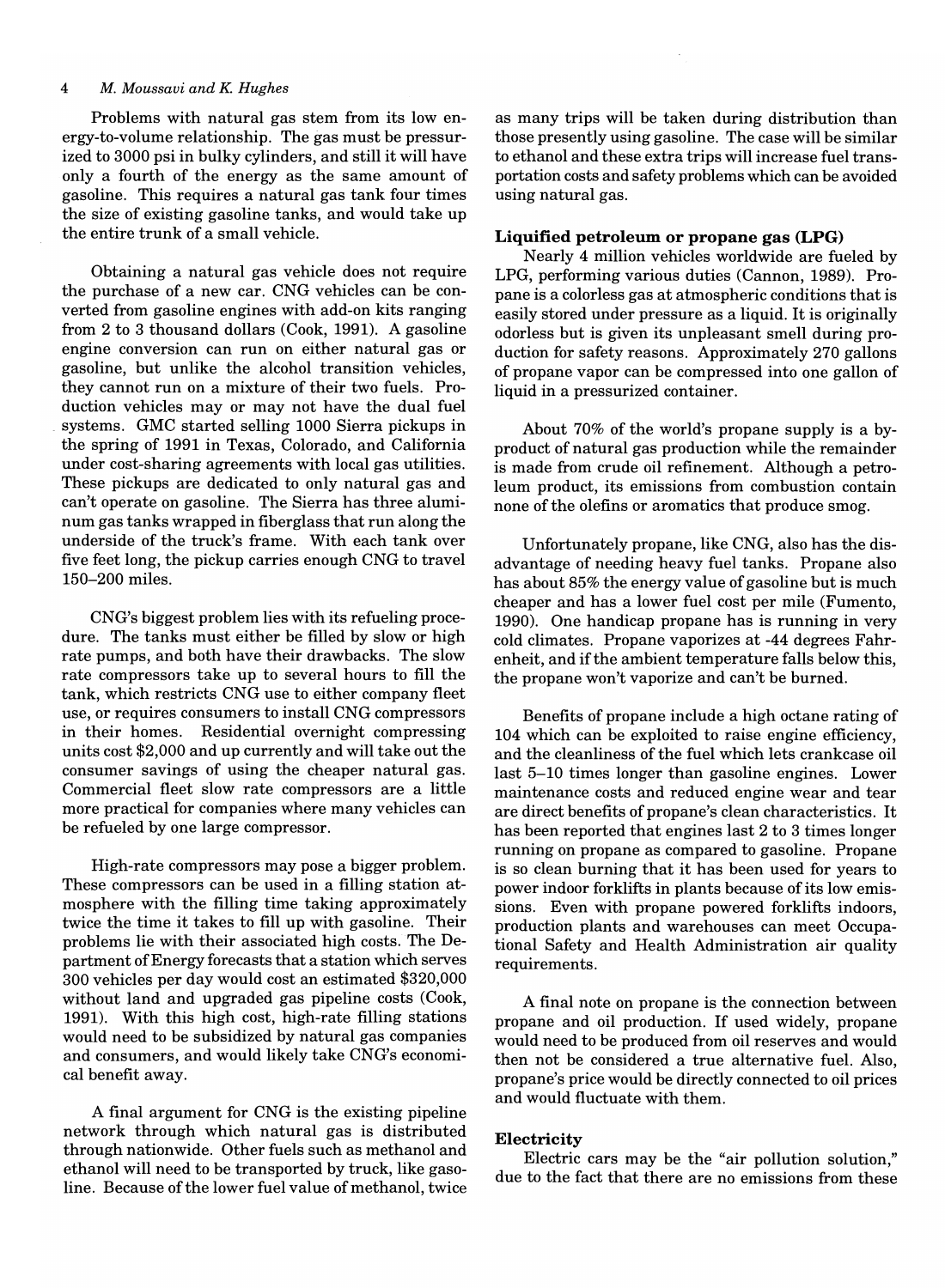vehicles. Car makers have been working on electric cars for years and are getting close to marketing them. General Motors has developed a two-seat compact coupe, appropriately named the Impact, which may be sold by the mid 1990s. The coupe can reportedly accelerate like many gasoline-powered sport cars and has a top end of over 100 mph (Fumento, 1990).

Although electric cars produce no air pollution, some of the generating plants which may supply power to these vehicles do. A substantial increase in electric vehicles would increase power demand from coal- and oil-burning power plants and may offset any environmental benefits of the electric cars. The major drawbacks to electric cars are the cost and bulk of batteries and their limited range. GM's Impact has a range of about 124 miles and a recharge time of 2 hours, which limits it to urban driving conditions (Fumento, 1990). The Impact's batteries are only good for about 20,000 miles and will cost about \$1500 upon replacement (Cook, 1991). This incremental cost will offset the penniesper-mile cost of running the car and will make it twice as expensive per mile as gasoline engines (Fumento, 1990). There is also the problem of heating and air conditioning the vehicle. These processes rapidly drain batteries and decrease driving range. Countering this will require auto makers to heavily insulate electric vehicles to keep space conditioning power requirements to a minimum.

The electric car is well suited to city driving because it uses no power when stopped like idling gasoline engines. Also during braking, the motor can be reversed to charge the batteries, a process called regenerative braking. An added feature is the much quieter operation of electric vehicles, a feature any golf cart driver will attest. Also, lack of range in electric vehicles may not need the attention it receives since most Americans drive only 15 to 35 miles daily (Cook, 1991).

GM hopes to increase battery life to 40,000 miles before marketing the Impact to lower operating costs. Research is being conducted on sodium and sulfur batteries as well as other chemical batteries to increase range of electric vehicles. These vehicles may be able to increase range to 300 miles, or twice that of the traditionallead batteries (New York Times, 1991). Other possible ways to increase the range of electric vehicles include installing a small gasoline or propane generator for recharging while driving, or by adding solar panels on the exterior. Unfortunately, solar technology is still very expensive and not suited to all types of climates or hours of the day.

Despite any present problems, the future of electric vehicles is quite bright. If the advent of superconductivity ever comes about, electric vehicles will most certainly become the only vehicles on the road.

#### **Hydrogen**

Hydrogen-powered vehicles are the technology of the future. Still in the early stages of development, hydrogen vehicles are plagued with problems including safety and cost. Their lure is the prospect of zero vehicle emissions. Hydrogen combustion produces mainly steam and only trace amounts of nitrogen oxides. Any major emissions related to hydrogen vehicles will come from the production of hydrogen and not its combustion.

Hydrogen gas can be produced in a number of methods, with the most economical at present being coal gasification. Coal, combined with steam under high pressure and temperature, separates into carbon dioxide and hydrogen. Unfortunately, using coal as a hydrogen feed stock has negative impacts environmentally due to high  $CO<sub>2</sub>$  production and negative environmental impacts inherent to coal mining. Hydrogen gas can also be produced by electrolysis, passing electric current between two plates immersed in water which splits the water molecules into hydrogen and oxygen. This method could prove very beneficial to the environment. However, electrolysis is very energy intensive, and if powered by fossil fuel power plants, the environmental benefits of hydrogen power would be defeated. Ideally, hydroelectric or renewable wind and solar power plants would be used for powering this process as well as nuclear power.

These hydrogen-production methods are not without their high fuel costs. The 1985 estimated costs of hydrogen's equivalent to a gallon of gasoline ranges from \$1.50 to \$5.00 per gallon for hydrogen produced from coal gasification and from \$3.50 to \$14.00 per gallon for hydrogen produced from electrolysis (U.S. Congress, Office of Technology Assessment, 1990).

Although hydrogen is in early stages of development, car manufacturers have working hydrogen prototypes. Mercedes Benz and BMW both have working models of gasoline engine vehicles that run on hydrogen, but are not without their faults (Templeman and Miller, 1991). The main problems in hydrogen development stem from gas tank construction. Compressed gaseous hydrogen tanks are not considered safe because they could create an explosion if in a crash situation. Therefore, hydrogen tanks must be built to withstand crash situations, making them more difficult and expensive to build.

Mercedes is using a tank built for gaseous hydrogen which bonds with powdered metals inside. The tank is pressurized to 725 psi. Low fuel volume is the